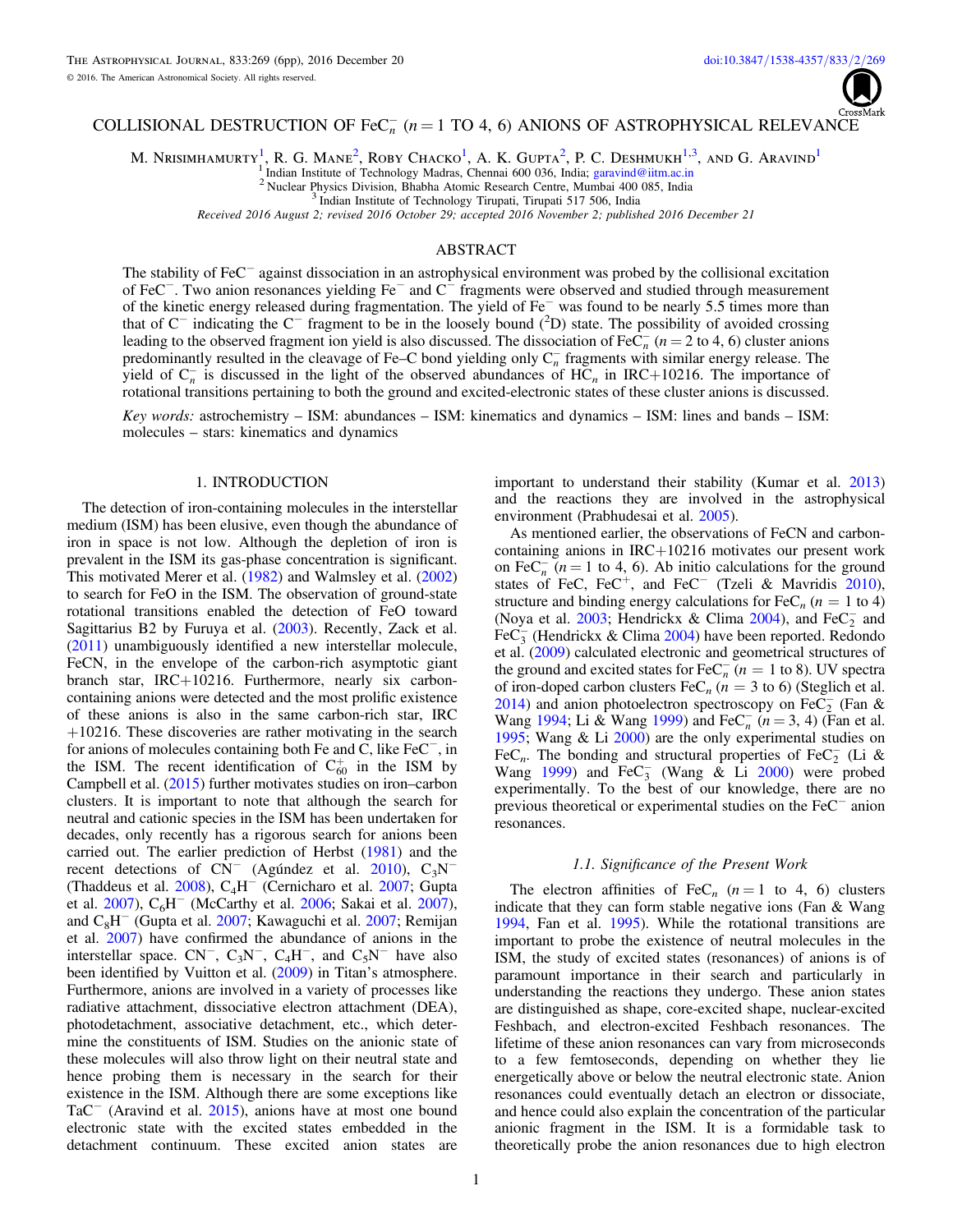correlations in these states. In the present work, we study the collisional destruction of FeC<sub>n</sub> ( $n = 1$  to 4, 6) anions, which is important to understand their stability in the ISM. In the ISM, these resonances could also be accessed by UV absorption of ground-electronic states of FeC<sub>n</sub> ( $n = 1$  to 4, 6) anions. Our results on FeC<sub>n</sub> ( $n = 1$  to 4, 6) anions are important to glean their structures. We observe two anion resonances for FeC<sup>−</sup> leading to Fe<sup>−</sup> and C<sup>−</sup> fragments, with the yield for the former being higher. FeC<sub>n</sub>  $(n=2 \text{ to } 4, 6)$  anions are found to fragment, yielding  $C_n^ (n=2 \text{ to } 4, 6)$  anions indicating the intrinsic stability of  $C_n^-$  ( $n = 2$  to 4, 6) anions, which are proposed ISM candidates. We believe that our experimental results should aid in the search for iron–carbon clusters in the ISM.

## 2. EXPERIMENTAL SECTION

The experimental setup employed is described in detail elsewhere (Gupta & Krishnamurthy 2003). Briefly, a Cs-sputter anion source with the cathode sample made of a mixture of iron and graphite was sputtered with 1 keV Cs ions. The anions thus formed were accelerated to 15 keV and a double focusing 90° magnet was used to mass separate the ions of interest. Although the FeC<sup>−</sup> was produced with high intensity, it was rather nontrivial to produce the  $\text{FeC}_n^-$  cluster anions. The massselected anions were then collided with Ar gas in the collision cell at a chamber pressure of  $2 \times 10^{-6}$  Torr, where the base pressure is  $2 \times 10^{-7}$  Torr. Anions scattered in the forward direction (angular resolution of  $\pm 0^\circ 0$ 1) were energy analyzed using an electrostatic parallel plate analyzer. A channeltron together with the pulse counting electronics are used to detect the ions. The energy analysis yields the kinetic energy distribution of the anionic fragments in the lab frame.

## 3. RESULTS AND DISCUSSION

The projectile anion is collisionally excited to the anion resonance state, which eventually fragments into anionic and neutral fragments. Autodetachment of the anion resonance is also a competing process. During fragmentation, the energy released in the center-of-mass frame (CM frame) is shared between the fragments in the inverse ratio of their masses. We employ translational energy spectrometry, which allows amplification of low kinetic energies released in the CM frame. Furthermore, since our detection is confined to anion fragments scattered along the forward angles, only large-impact parameter collisions are probed and the momentum imparted to the target atom will be negligible. Most importantly, fragments formed from scattering at large-impact parameters predominantly results in electronic excitation rather than conversion of the collisional energy into vibrational energy (Gupta & Krishnamurthy 2003). The measured kinetic energy distributions for anionic fragments are then employed to deduce the shape of the potential-energy function of the anion resonance.

Figure 1 shows lab-frame kinetic energy release distribution  $(KERD<sub>lab</sub>)$  for the fragment ions formed post collision-induced dissociation (CID). The striking feature of the result is the formation of both Fe<sup>−</sup> and C<sup>−</sup> fragments from two different fragmentation channels activated by the collisional interaction. The spread in  $\text{KERD}_{\text{lab}}$  for the parent anion (not shown) about its centroid value  $(E_p = 15 \text{ keV})$  is due to the spread in their energy during formation and the instrumental resolution. The parent ion KERD<sub>lab</sub> profile is employed to deconvolute the



Figure 1. Daughter-ion peaks recorded for the CID of FeC<sup>−</sup> anion.



Figure 2. Normalized kinetic energy distribution in the CM frame for Fe<sup>−</sup> and C − daughter anions.

daughter-ion spectra to yield the actual  $\text{KERD}_{lab}$  for the fragment anions. The spread in the deconvoluted daughter peaks corresponds to the energy released in the CM frame  $(KERD<sub>CM</sub>)$  during the dissociation. The total KE released in the CM frame,  $E_{CM}$ , is related to the lab-frame kinetic energy,  $E_1$ , of the fragment ion  $m_1$  as

$$
E_1 = \frac{m_1}{M} E'_p + \frac{2\sqrt{E_{\rm CM} E'_p m_1 m_2}}{M} + \frac{m_2}{M} E_{\rm CM}
$$
 (1)

$$
E'_p = (E_p - E_{\rm CM} - Q) \tag{2}
$$

where *M* and  $m_2$  are masses of the parent ion and the neutral fragment, respectively, and *Q* is the total internal excitation energy for both the projectile and the target. We observed a shift in the observed energy peaks for the anions corresponding to a total internal excitation of about 20 eV.

Figure 2 shows the  $\text{KERD}_{\text{CM}}$  for the two fragmentation pathways, which lead to different fragment ions.  $\text{KERD}_{\text{CM}}$ depends on the shape of the excited-state potential-energy curve and hence the results clearly indicate that two different negative-ion resonances are accessed upon collisional excitation.

We performed potential-energy surface calculation for the ground-electronic state of the FeC<sup>−</sup> anion using the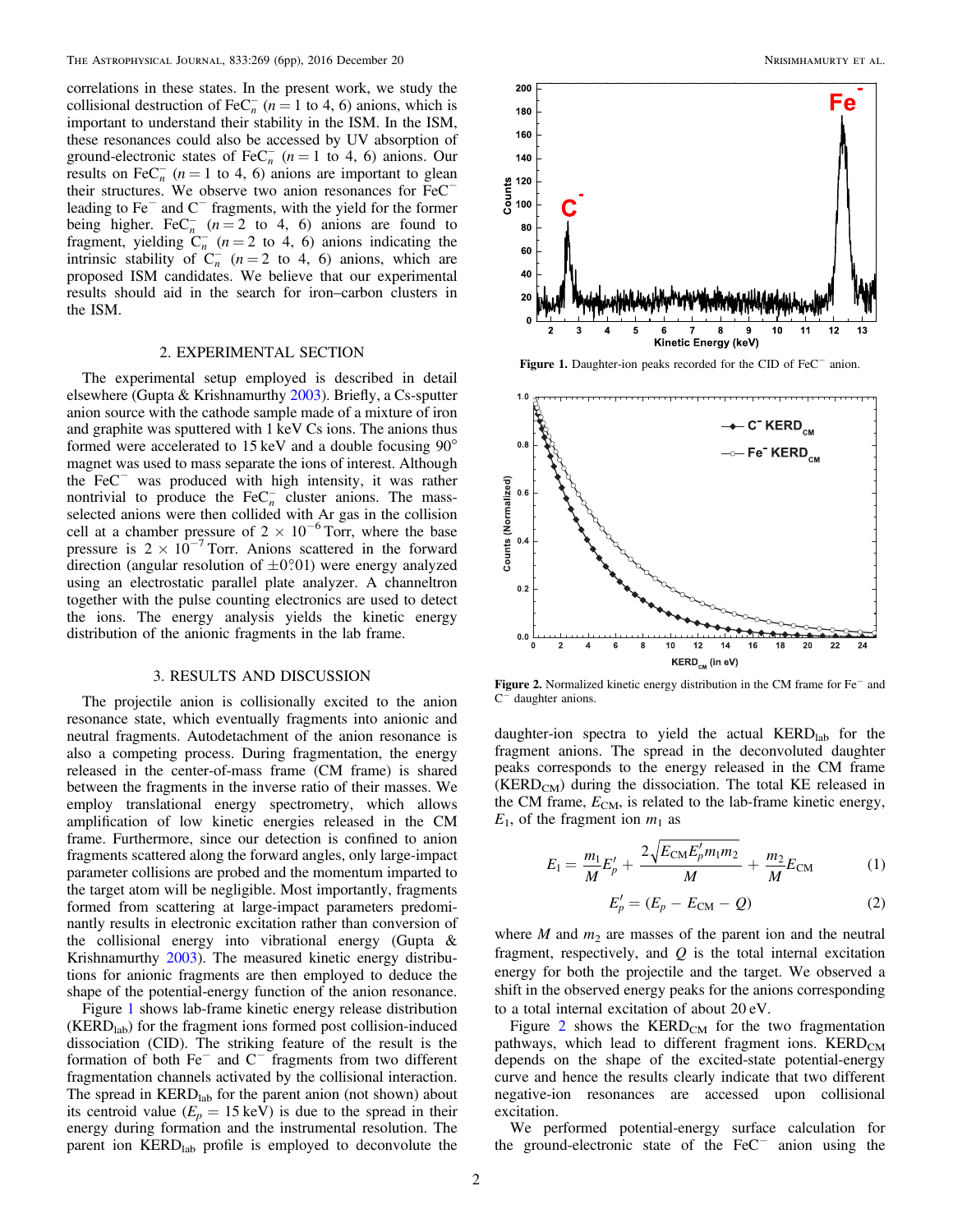

Figure 3. Potential-energy curves, energy-shifted for comparison, for the ground-electronic state of the FeC<sup>−</sup> anion.

 $6-311G(d,p)$  basis set and QCISD(T) methodology with Gaussian 09 (Frisch et al. 2009). The ground-electronic state of FeC<sup>−</sup> was found to be  ${}^{2}\Delta$ . In Figure 3, our calculated potential-energy surface is compared with that of a recent calculation by Tzeli & Mavridis (2010), who employed MRCI calculations. Apart from the potential-energy surface, we also compare our results on equilibrium bond distance (*r<sup>e</sup>* ) and bond-dissociation energy  $(D_e)$  for the ground state of FeC<sup>−</sup> in Table 1. Transitions to the negative-ion resonance occur from the vibrational states of the ground-electronic state of the anion. The probability for the transition to the excited state is given by the overlap integral for the wavefunctions of the initial and the final states. These vibrational wavefunctions for the groundelectronic state were calculated using LEVEL (Le Roy 2015). LEVEL can be employed to compute ro-vibrational eigenvalues and eigenfunctions for smoothly varying one-dimensional or radial potential-energy functions using the semiclassical WKB method. Considering a vibrational temperature of about 1000 K for the ions produced in the source, we have included excited vibrational levels of the ground-electronic state with appropriate weight factors. A delta function at the classical turning point is taken as the wavefunction for the excited state. We employ the reflection method to deduce the excited potential-energy state that leads to the observed fragment ions (Gupta & Krishnamurthy  $2003$ ). KERD<sub>CM</sub> is simulated by reflecting the nuclear wavepacket on a Lennard–Jones (LJ) potential given by

$$
V(r) = \frac{A}{r^{12}} - \frac{B}{r^6}.
$$
 (3)

The parameters of this potential were determined by fitting the simulated  $\text{KERD}_{\text{CM}}$  with the observed  $\text{KERD}_{\text{CM}}$ .

Figures 4 and 5 shows the fit of the simulated  $\text{KERD}_{CM}$  with the observed  $\text{KERD}_{\text{CM}}$  for both the anions. The fitting parameters *A* and *B* of the LJ potential were  $A = 3659 \text{ eV} \text{ Å}^{12}, B = 150 \text{ eV} \text{ Å}^{6}$  for the state yielding C<sup>−</sup>, and  $A = 5391 \text{ eV} \text{ Å}^{12}$ ,  $B = 205 \text{ eV} \text{ Å}^6$  for the state yielding Fe<sup>−</sup> .

Figure 6 shows the deduced excited-state potential-energy curves along with the ground-electronic state. The yield of the Fe<sup>−</sup> anion is nearly 5.5 times more than that of the C<sup>−</sup> anion, in spite of larger electron affinity for the  $C^-$  anion. This implies that the  $C^-$  fragment is in <sup>2</sup>D state, whose binding energy is

#### Table 1

Comparison of the Present Results with the Tzeli & Mavridis (2010) Calculations for Absolute Energy *E*(hartree), Bond Length *r<sup>e</sup>* (Å), and Bonddissociation Energy  $D_e$  (kcal mol<sup>−1</sup>) of the Ground State of FeC<sup>−</sup>

|                         | Absolute      | <b>Bond</b>    | <b>Bond</b>                                      |
|-------------------------|---------------|----------------|--------------------------------------------------|
| Methodology             | Energy $(-E)$ | length $(r_e)$ | Dissociation                                     |
|                         | (in hartree)  | $(in \AA)$     | Energy $(D_e)$<br>$(in$ kcal mol <sup>-1</sup> ) |
| OCISD(T) <sup>a</sup>   | 1300.36942    | 1.574          | 72.11                                            |
| <b>MRCI<sup>b</sup></b> | 1300.587387   | 1.6132         | 84.28                                            |
| $C-MRCIb$               | 1300.987066   | 1.6079         | 86.62                                            |
| $C-MRCI+DKH8^b$         | 1309.921685   | 1.6036         | 78.32                                            |
| C-MRCI<br>$+DKH8 + O^b$ | 1310.00353    | 1.5998         | 84.39                                            |
| OCISD <sup>a</sup>      | 1300.08797    | 1.575          | 61.68                                            |

Notes. QCISD(T)-Quadratic configuration interaction (CI) with single-, double-, and triple-excitations added perturbatively; QCISD-Quadratic CI calculation, including single and double substitutions; In the present work, we have used the 6-311G(d,p) basis set (Hay 1977) for all the calculations using Gaussian 09 (Frisch et al. 2009).

MRCI-Multireference configuration interaction. Here, C-MRCI indicates that <sup>56</sup>Fe 3s<sup>2</sup>3p<sup>6</sup> subvalence electrons have been included in the CI whereas  $+Q$  and +DKH8 refer to the multireference Davidson correction for unlinked clusters and to 8th-order Douglas–Kroll–Hess scalar relativistic corrections, respectively. The basis sets employed in these MRCI calculations by Tzeli & Mavridis (2010) are aug-cc-pV5Z(-DK) $_{Fe,C}$  (Dunning 1989; Woon & Dunning 1995) and aug-cc-pwCV5Z(-DK) $_{Fe,C}$  (Balabanov & Peterson 2005). <sup>a</sup> Present Results.

<sup>b</sup> Reported by Tzeli & Mavridis (2010).



Figure 4. Experimentally deduced kinetic energy release distribution in the CM frame (KERD<sub>CM</sub>) for the  $C^-$  anion is shown along with a fit to it, considering an LJ potential (see the text).

known to be about 33 meV (Scheer et al. 1998). Energetically, the asymptote of the excited state, which leads to the C<sup>−</sup> daughter would also then lie above the asymptote of the excited state, which leads to Fe<sup>−</sup> . The larger binding energy of Fe<sup> $-$ (4</sup>F) (Leopold & Lineberger 1986) when compared to  $C^{-2}$ D) could be the reason for the lower yield of C<sup>−</sup>. The symmetries of these excited resonances are best studied through the measurement of the angular distribution of fragments following DEA (Ómarsson et al. 2014). If the symmetries of these two resonance states are the same, being a diatomic molecule, there could be an avoided crossing. The transition of  $FeC<sup>-</sup>$  from a resonance state with  $C<sup>-</sup>$  at its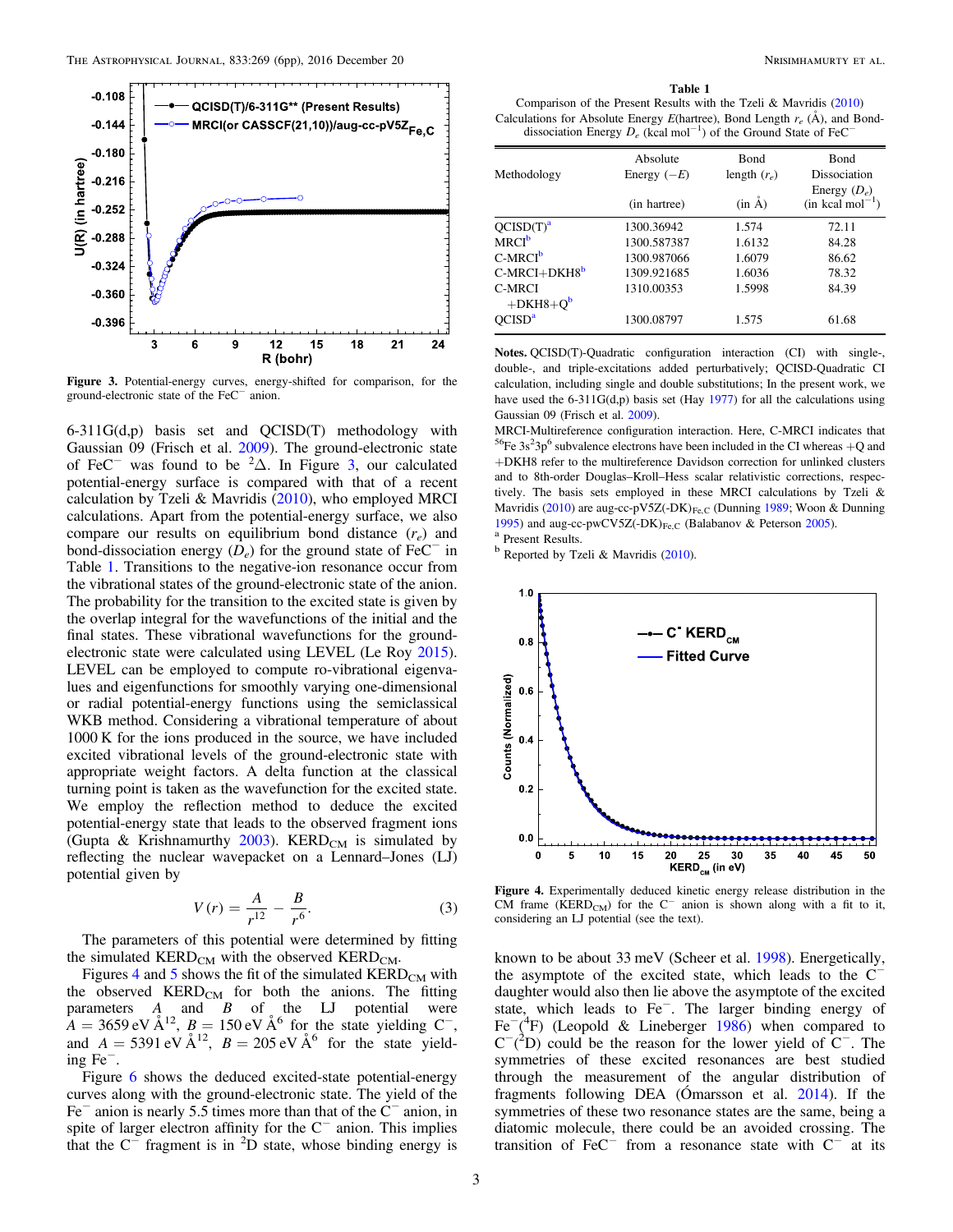

Figure 5. Experimentally deduced kinetic energy release distribution in the CM frame (KERD<sub>CM</sub>) for the Fe<sup> $-$ </sup> anion is shown along with a fit to it, considering an LJ potential (see the text).



Figure 6. Deduced excited-electronic states and the computed energy curve for the ground-electronic state of the FeC<sup>−</sup> anion.

asymptotic limit to the other resonance with  $Fe^-$  at its asymptotic limit could occur at such an avoided crossing. This could also be the reason for the lower C<sup>−</sup> yield. Under our collision conditions, the presence of the target gas might lead to different symmetries for the two FeC<sup>−</sup> resonances, resulting in the strong coupling of these two channels. As mentioned earlier, excited-electronic states of the anions are mostly embedded in the detachment continuum. However, we had recently reported a stable excited anion state for another transition-metal carbide anion TaC<sup>−</sup> (Aravind et al. 2015). To the best of our knowledge, there is no theoretical calculation available on the excited-electronic potential-energy surfaces for FeC<sup>−</sup> and our results stress the necessity to perform the same. The presence of a large number of closely lying electronic states for FeC (Tzeli & Mavridis 2010) implies the plausible high density of excited states for FeC<sup>−</sup>, which could be challenging for theoretical computations.

It is important to note that anion resonances can be accessed by electron attachment to neutral states as in DEA experiments and through photo-excitation of the ground anion state. These two methods and our present approach are complementary, since different regions of the excited potential-energy states will be accessed by these techniques due to the differing



**Figure 7.** Yield of the FeC<sub>n</sub><sup> $n$ </sup> ( $n = 1$  to 6) clusters in the sputter source.



Figure 8. Daughter cluster-ion peaks that are formed during the CID of the FeC $_n^-$ ( $n = 2$  to 4, 6) clusters. Only one daughter-ion peak corresponding to the Fe–C bond cleavage is observed.

geometries of the initial states. Accessing different regions of the complex excited potential-energy surface could lead to different fragmentation channels. To the best of our knowledge, the other two techniques are not yet employed on this anion, which is of astrophysical relevance.

## *3.1. Dissociation of*  $FeC_n^-$  ( $n = 2$  to 4, 6) *Clusters*

It is interesting to compare the relative yields of the  $\text{FeC}_n^ (n = 1)$  to 6) anions from the sputter source. Electron affinities for the  $C_n^-$  clusters have oscillatory behavior (Arnold et al. 1991), where clusters with even *n* have larger electron affinity than their neighbors with odd *n*. The yield of  $\text{FeC}_n^-$  (*n* = 1 to 6), as shown in Figure 7, nearly shows such a behavior.

Figure 8 shows the fragment anions observed for the  $FeC<sub>n</sub><sup>-</sup>$ ( $n = 2$  to 4, 6) clusters. Unlike the case of FeC<sup>-</sup>,  $C_n^-$  ( $n = 2$  to 4,6) were the only fragment ions observed, indicating that other fragmentation channels are much weaker. Low yield of the parent anions of higher clusters from the sputter source could also be the reason for not observing other weak fragmentation channels. The dissociation dynamics for FeC<sup>−</sup> is evidently distinct from that for the FeC<sub>n</sub><sup>i</sup> ( $n = 2$  to 4, 6) clusters with its dominant  $Fe<sup>-</sup>$  channel. In the higher anionic clusters, the fact that the C–C bond is much stronger than the Fe–C bond,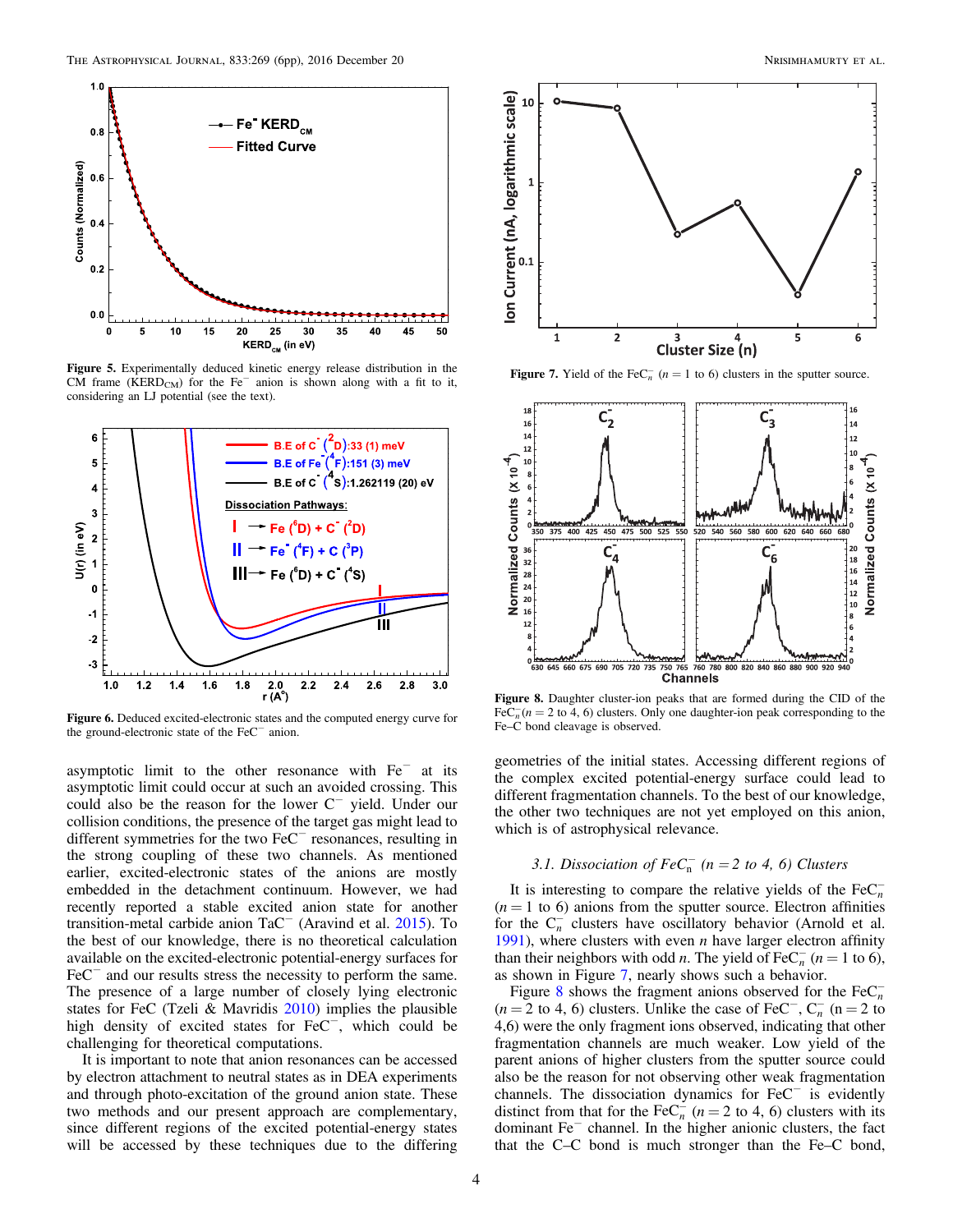The Astrophysical Journal, 833:269 (6pp), 2016 December 20 Nrisimhamurty et al.

Table 2 Yield of  $C_n^-$  Fragments Upon Collisional Excitation of  $\text{FeC}_n^-$ 

| Parent Ion (FeC <sub>n</sub> )       | Fractional Yield of Daughter-ion $(C_n^-)$<br>$\rm x\;10^{-4}$ |  |
|--------------------------------------|----------------------------------------------------------------|--|
| $\text{FeC}_2^-$                     | 9.52                                                           |  |
| $\text{FeC}_3^-$                     | 9.61                                                           |  |
| $\text{FeC}_4^-$<br>FeC <sub>6</sub> | 37.95                                                          |  |
|                                      | 16.83                                                          |  |

determines the dominant  $C_n^-$  ( $n = 2$  to 4, 6) fragment channel. Structural calculations on the anion resonances of these clusters needs to be performed to understand if possibly the linear structure in the resonance state leads to the observed dominant channel in addition to any weak fragmentation channel. It is known from both experimental and theoretical studies that the structure of the neutral ground state of these clusters is not linear (Hendrickx & Clima 2004). Photoelectron spectroscopic results for  $\text{FeC}_4^-$  (Fan et al. 1995) had indicated a drastic change in the geometry of the anion when compared to the neutral ground state.

### *3.2. Astrophysical Relevance of the Present Results*

Dissociation dynamics of these iron–carbon clusters may play an important role in the formation of large interstellar dust. Table 2 shows the yield of  $C_n^-$  upon CID of the Fe $C_n^-$  anions. The formation of  $C_n^-$  as a dominant fragment implies the intrinsic stability of these cluster anions in the ISM.

Barckholtz et al. (2001) experimentally showed that  $C_n^$ is almost unreactive toward H<sub>2.</sub> However, with atomic hydrogen they undergo either associative electron-detachment  $(C_n^- + H \longrightarrow HC_n + e^-)$  or form an associative product anion  $(C_n^+ + H \longrightarrow H.C_n^-)$ , with the former being the exclusive pathway for  $n \le 6$  (Blanksby et al. 2001). Cernicharo et al.  $(2007)$  observed the abundance of HC<sub>4</sub> to be about 45 times higher than that of  $HC_6$  in IRC +10216. In our experiment, the ratio  $[C_4]/[C_6]$  is about 2.3 and from the results of Barckholtz et al.  $(2001)$ , it can be asserted that the C<sub>n=4,6</sub> fragments from  $\text{FeC}_{n=4,6}^-$ , could undergo associative electron-detachment to yield  $HC_{n=4,6}$ , in the H-atom abundant regions of the ISM. Electron-detachment (collision/photon induced) of  $C_n^-$  will be another competing pathway yielding  $C_n$ , which is abundant in ISM (Cordiner & Millar 2009). Fe<sup>−</sup> , a dominant fragment from the CID of FeC<sup>−</sup>, could undergo associative electron-detachment with CN and yield FeCN in the ISM (Zack et al. 2011).

It is important to note that the adiabatic electron affinity for FeC (1.15 eV by Tzeli & Mavridis 2010) is lower than the calculated dissociation energy of the anion. Thus, even the higher vibrational levels of the ground-electronic state  $(^{2}\Delta)$  of FeC $^-$  are autodetaching states. Furthermore, any possible excited-electronic state of FeC<sup>−</sup>, which is stable against electron-detachment, should lie very close to the ground state. Such stable excited-electronic states have been experimentally observed for many transition-metal carbide anions such as WC<sup>−</sup> (Rothgeb et al. 2008), MoC<sup>−</sup> (Liu et al. 2015), TaC<sup>−</sup> (Aravind et al. 2015), and  $\text{FeC}_2^-$  (Li & Wang 1999). Hence, the rotational transitions pertaining to the ground as well as the stable excited-electronic states of  $\text{FeC}_n^-$  should be searched in the Diffused Interstellar Bands. To the best of our knowledge, rotational spectroscopy on  $\text{FeC}_n^-$  is yet to be performed.

Furthermore, although it is believed that atomic iron is heavily depleted in the ISM (Steglich et al. 2014), the higher yield of Fe<sup>−</sup> than C<sup>−</sup> in the CID of FeC<sup>−</sup> correlates with the observed abundance of Fe in the IRC  $+10216$  (Mauron & Huggins 2010). Current results on anionic clusters should aid in understanding the formation of condensed interstellar dust (Herbst 2001).

## 4. CONCLUSIONS

Collision-induced dissociation of  $\text{FeC}_n^-$  ( $n = 1$  to 4, 6) clusters was carried out and two anion resonances for FeC<sup>−</sup> were observed for the first time. These two anion resonances yield two different fragments, namely, Fe<sup>−</sup> and C<sup>−</sup>. The potential-energy surface for the FeC<sup>−</sup> anion resonances were deduced from the measured kinetic energy released during fragmentation in the lab frame. A strikingly higher yield of Fe<sup>−</sup> indicates that the C<sup>−</sup> fragment is in the loosely bound <sup>2</sup>*D* state. The symmetries of the observed anion resonances could be the same, leading to an avoided crossing. Transition across this avoided crossing could lead to the observed higher yield of Fe<sup>−</sup> fragments. The possibility for the coupling of these two resonances in the presence of the target gas is also discussed. A Velocity Map Imaging study on DEA in FeC should throw light on the symmetries of the anion resonances, and the present results stress the requirement of the same. Considering the high density of electronic states in FeC, the theoretical calculation for the corresponding anion could be a formidable task and our results should guide such computations. The present work stresses the need for theoretical calculations on the FeC<sup>−</sup> anion resonances, particularly to study transition through an avoided crossing, resulting in lower yield for C<sup>−</sup> . Fe<sup>−</sup> , which is the dominant fragment from FeC<sup>−</sup> , and could be the precursor for FeCN in the ISM.  $C_n^-$  ( $n = 2$  to 4, 6) is the dominant fragment from FeC<sub>n</sub>  $(n = 2 \text{ to } 4, 6)$  and its yield is compared with the abundance of  $HC_n$  in  $IRC+10216$ . It is important to search for rotational transitions pertaining to both the ground and excited-electronic states of  $\text{FeC}_n$  in their detection in IRC  $+10216$ . The present results are important in understanding the stability of the FeC<sub>n</sub> ( $n = 1$  to 4, 6) clusters in an astrophysical environment and also the chemical reactions in which they participate.

We thank Y. Sajeev for stimulating discussions on the dissociation dynamics of FeC<sup>−</sup> . This work was partially funded by the Board of Research in Nuclear Science, Department of Atomic Energy, India.

#### REFERENCES

- Agúndez, M., Cernicharo, J., Guélin, M., et al. 2010, A&A, 517, L2
- Aravind, G., Nrisimhamurty, M., Mane, R. G., Gupta, A. K., & Krishnakumar, E. 2015, PhRvA, 92, 042503
- Arnold, D. W., Bradforth, S. E., Kitsopoulos, T. N., & Neumark, D. M. 1991, JChPh, 95, 8753
- Balabanov, N. B., & Peterson, K. A. 2005, JChPh, 123, 064107
- Barckholtz, C., Snow, T. P., & Bierbaum, V. M. 2001, ApJL, 547, L171
- Blanksby, S. J., McAnoy, A. M., Dua, S., & Bowie, J. H. 2001, MNRAS, 328, 89
- Campbell, E. K., Holz, M., Gerlich, D., & Maier, J. P. 2015, Natur, 523, 322
- Cernicharo, J., Guélin, M., Agúndez, M., et al. 2007, A&A, 467, L37
- Cernicharo, J., Guélin, M., Agúndez, M., McCarthy, M. C., & Thaddeus, P. 2008, ApJL, 688, L83
- Cordiner, M. A., & Millar, T. J. 2009, ApJ, 697, 68